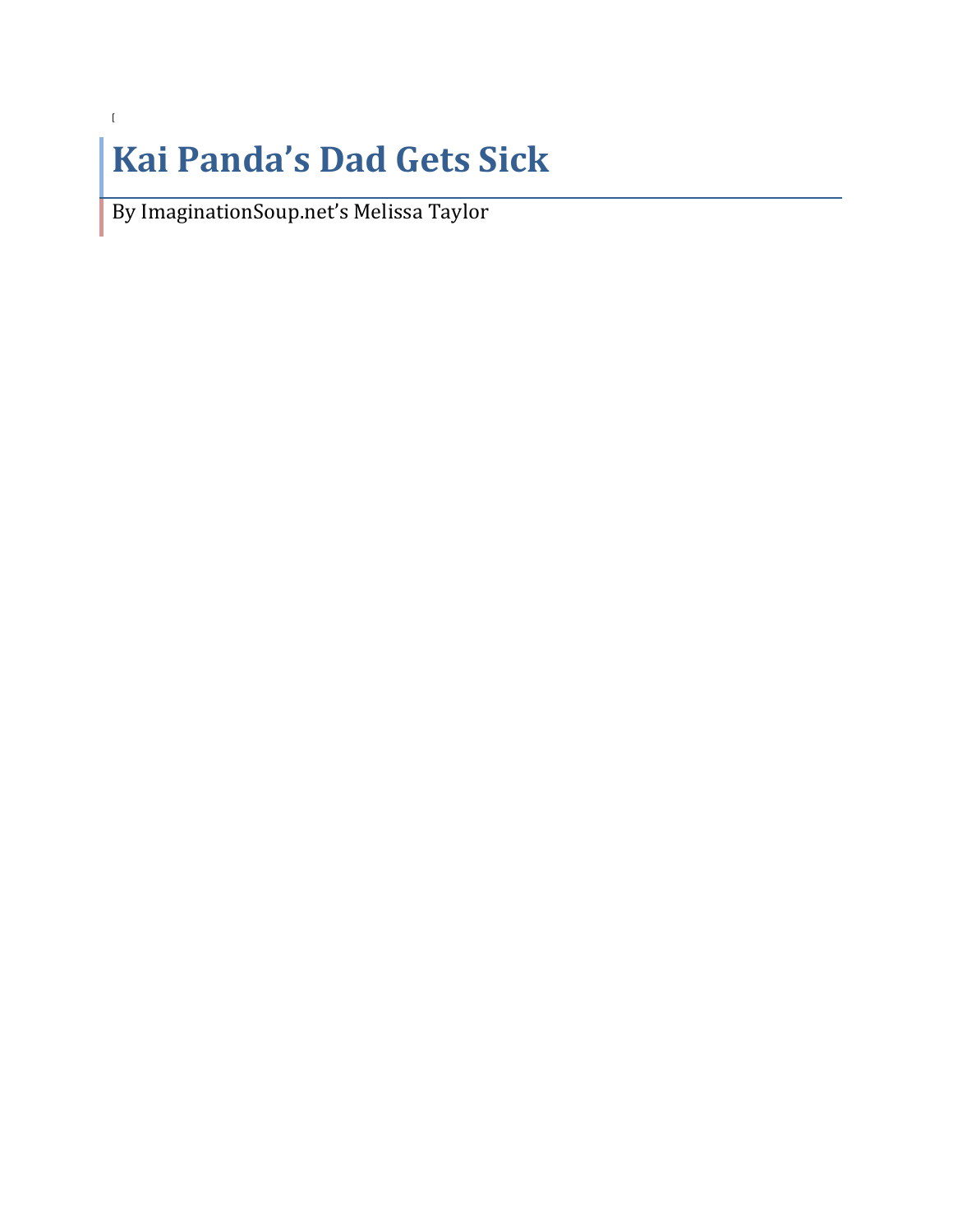Kai Panda wanted his dad to play racecars with him.

But, he was too sick.

He was often sick, because he had cancer.

"I'll play with you," said Uncle Teddy.

But, it wasn't the same.

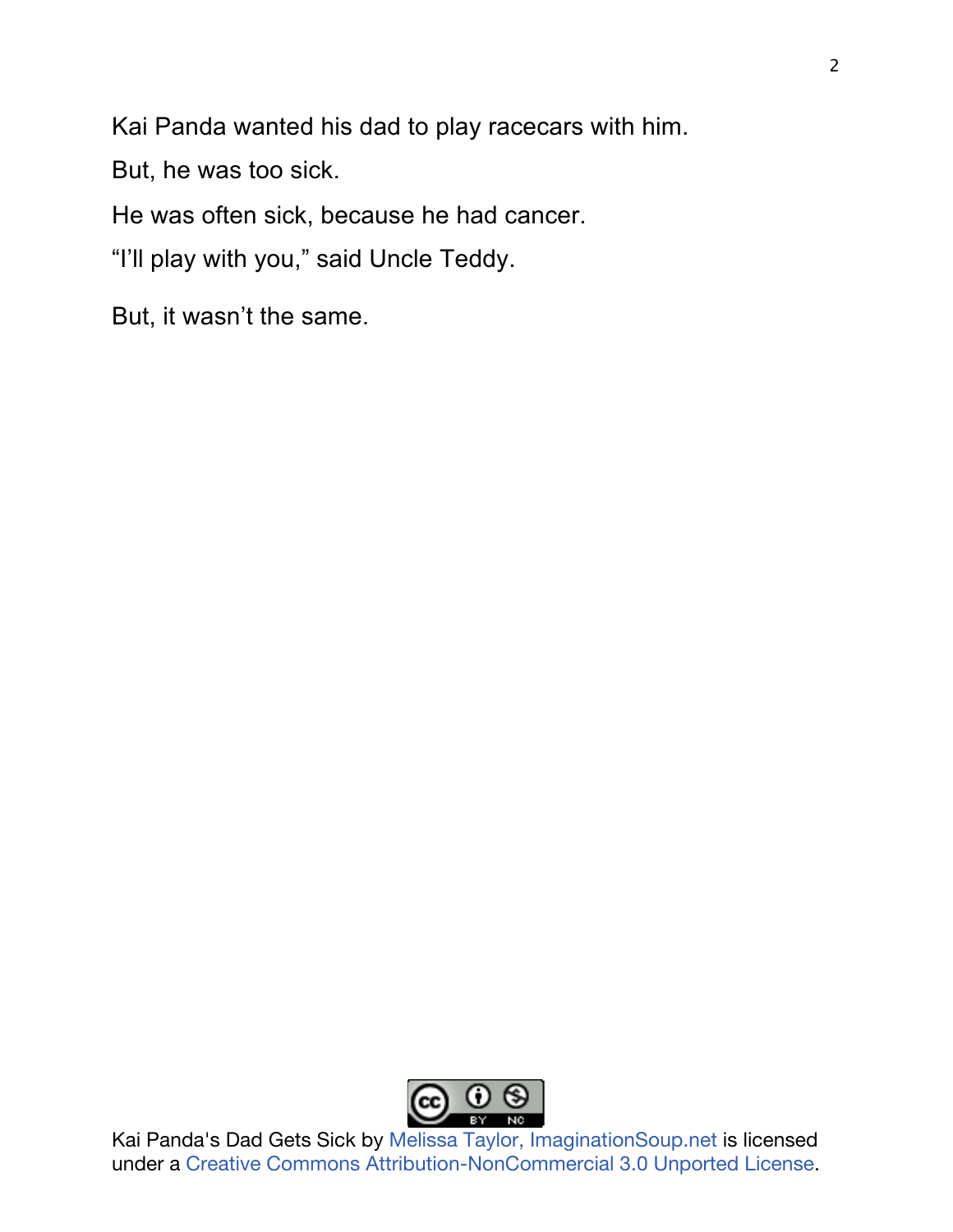Kai wanted his dad not to have cancer so they could play together.

So he drew a picture of he and his dad playing together.

When his dad woke up, Kai gave him the drawing.

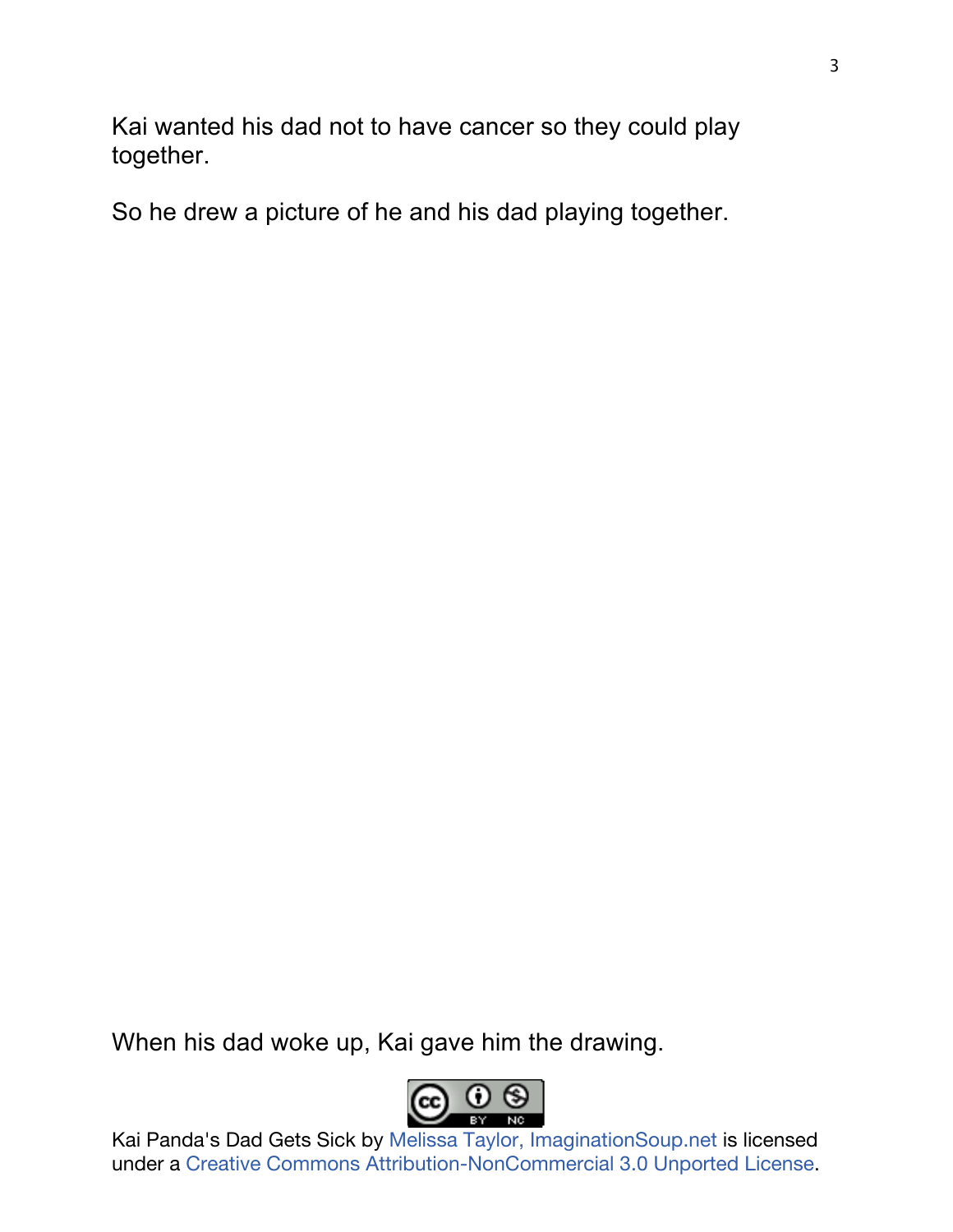"Your picture makes me feel happy," said Kai's dad. "I love my Kai bear more than the stars in the sky." That made Kai feel a little bit better, too.

When he first got sick, his dad said the sickness was cancer.

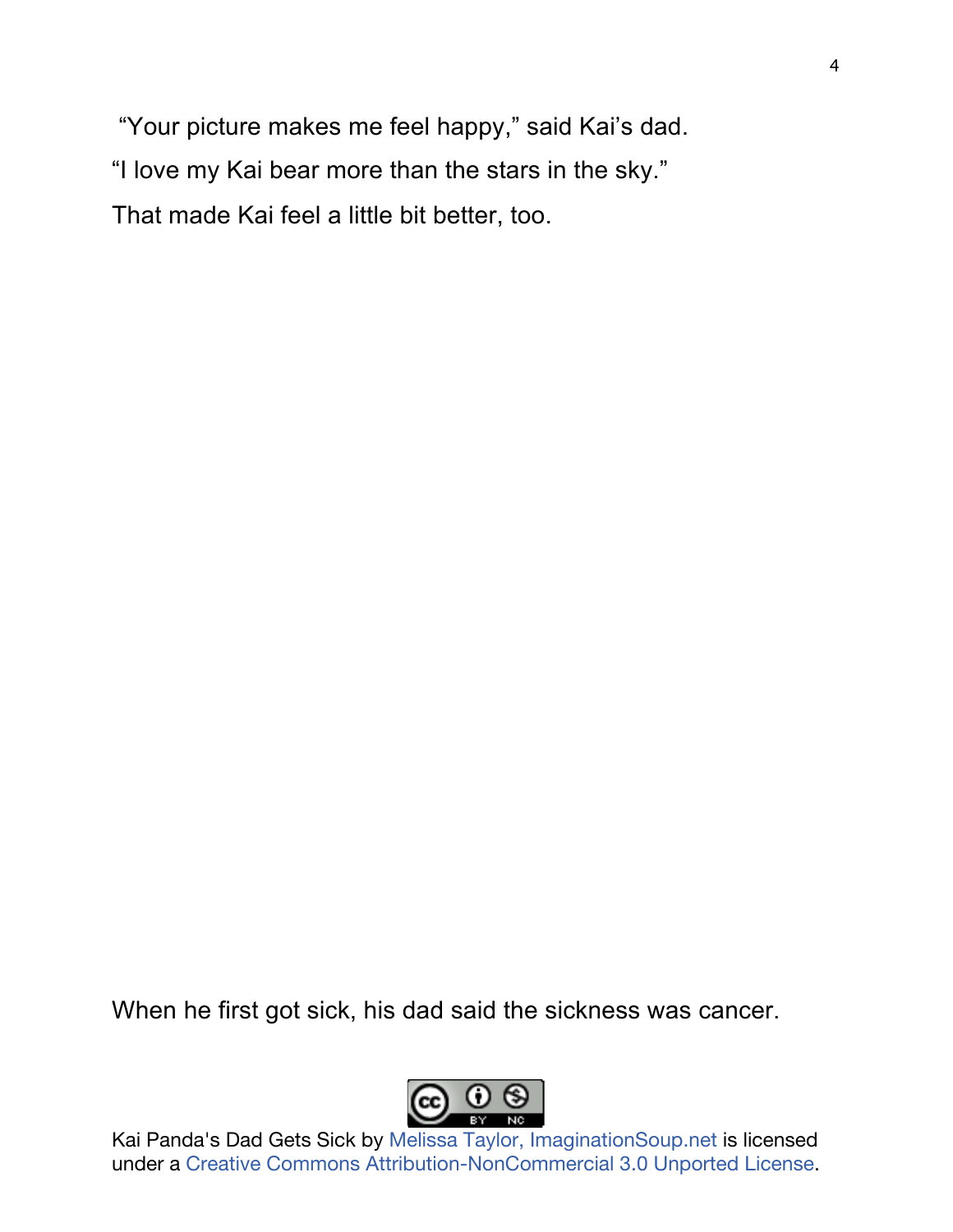"My doctors will give me a lot of strong medicine. Sometimes the medicine makes me feel really bad. And, it makes my fur fall out."

Kai had asked, "Will I get cancer, too?"

His dad said, "No, it's not contagious like a cold or the flu," squeezed Kai tight and added, "I love my Kai bear more than the stars in the sky"

Sometimes when Kai's dad went to the doctor, his mom went, too. Grammy came to play with Kai.

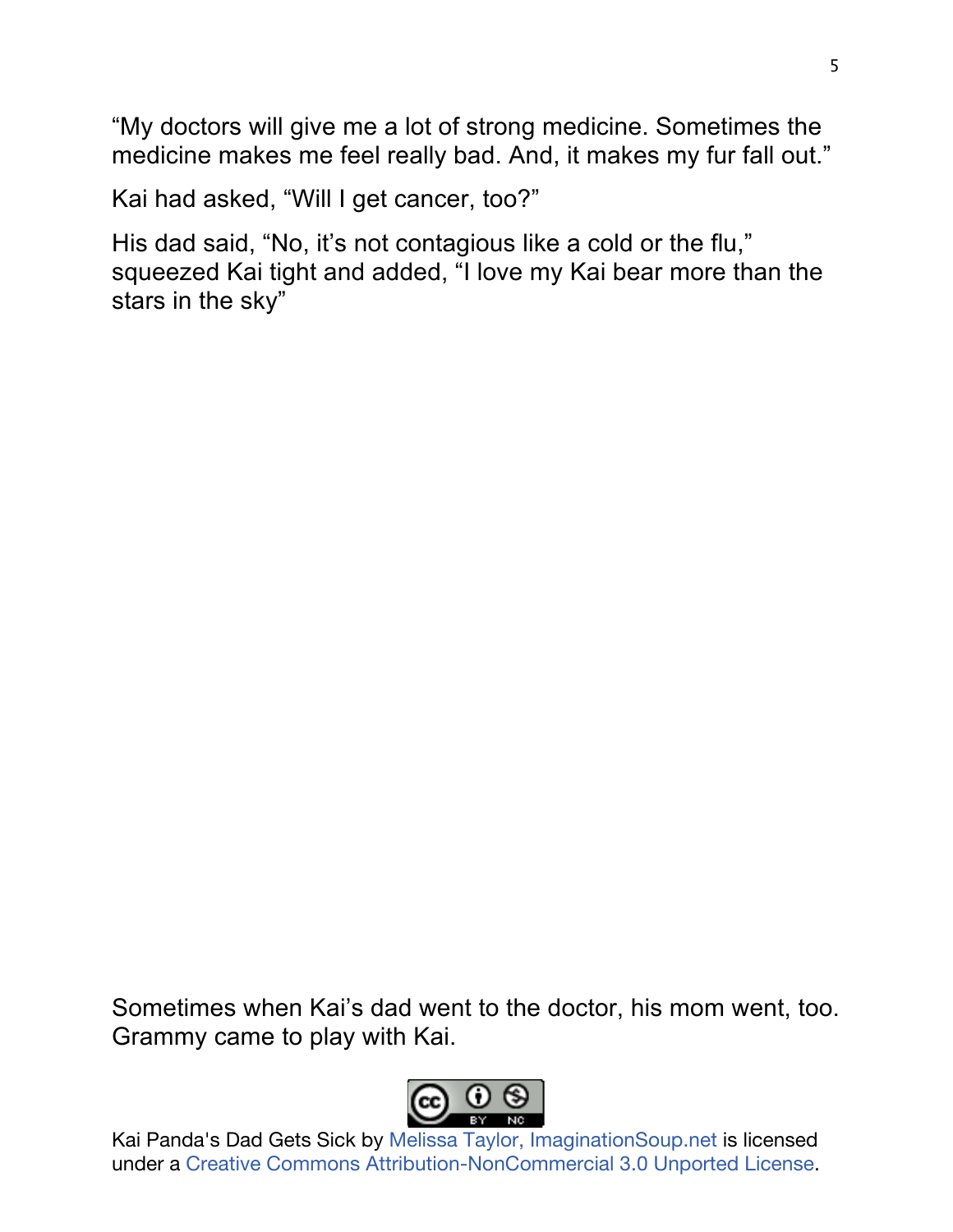Kai loved seeing Grammy.

One day, Kai's dad stayed at the hospital for a surgery.

He stayed for many days.

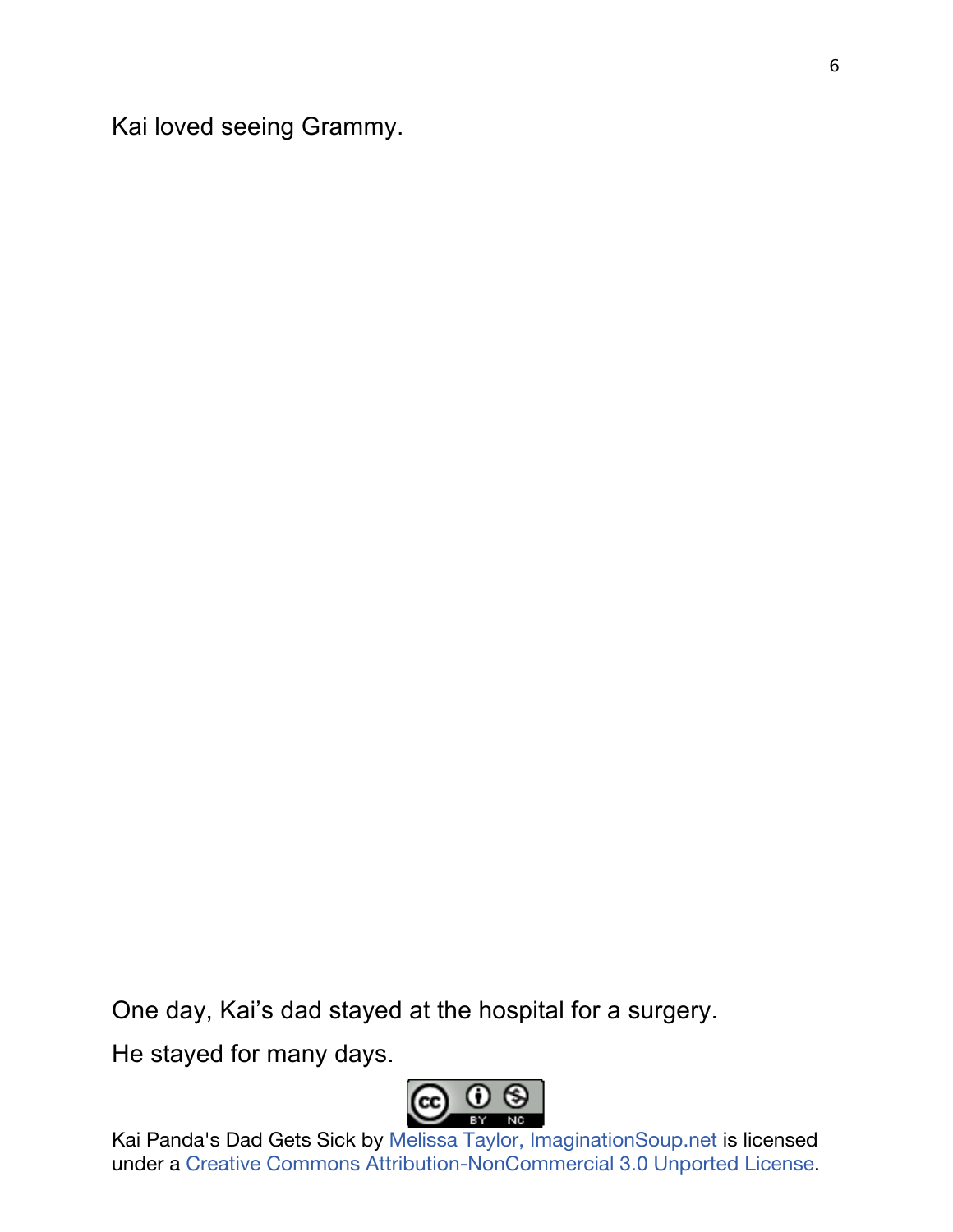Kai missed his dad's silly bedtime stories.

Kai missed his dad's homemade pancakes.

Kai missed his dad saying, "I love my Kai bear more than the stars in the sky."

When his dad had to stay longer in the hospital, Kai felt mad. He drew a volcano erupting lava.

Grammy took Kai to the hospital to see his dad. His mom was there but Kai felt nervous. He had never seen a hospital before.

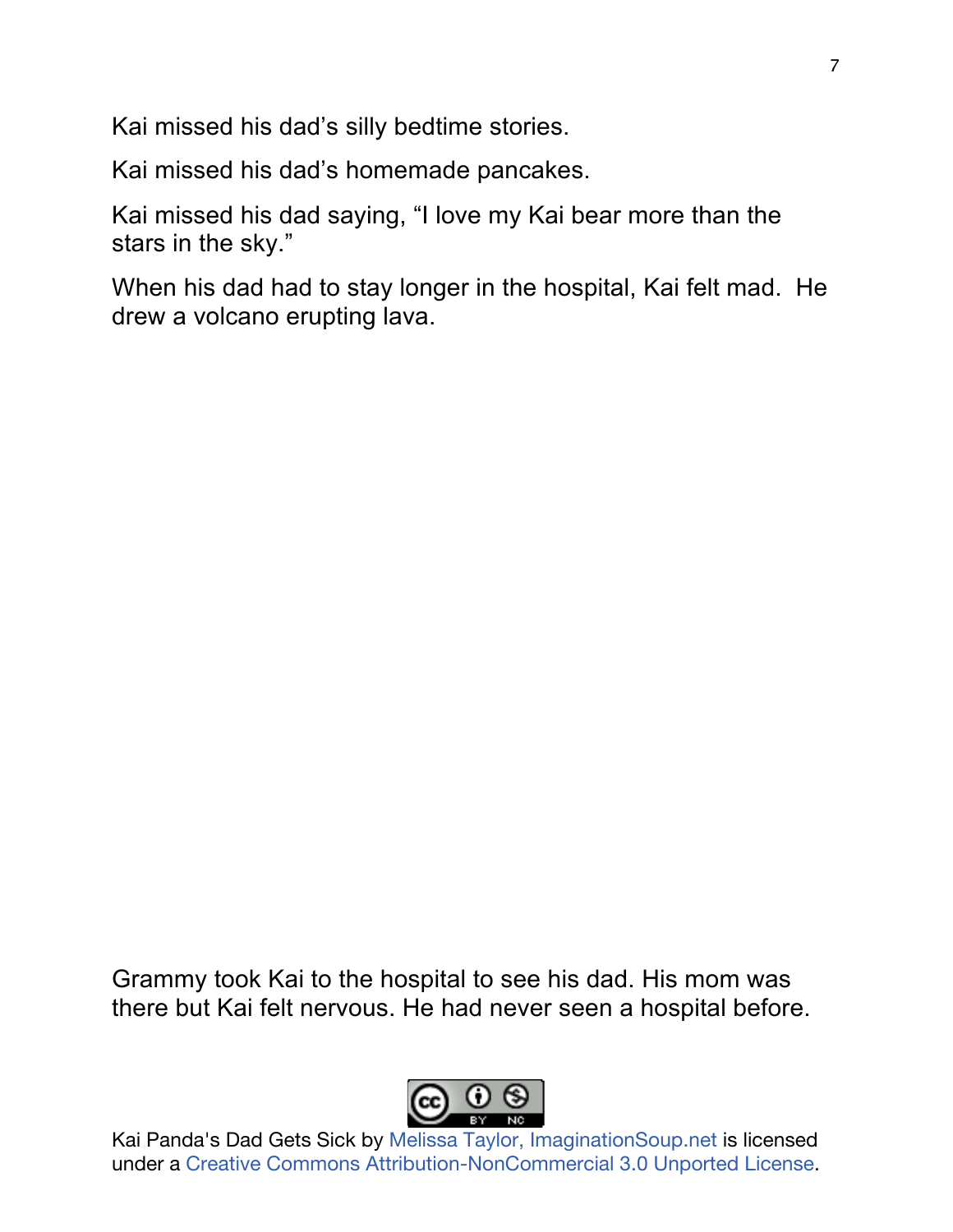At the hospital, Kai's dad sat in a big chair and wore a blue dress. He smiled when he saw Kai.

"I love my Kai bear more than the stars in the sky"

Kai still felt nervous. His father wore different clothes and had medicine stuff around him.

While he was at the hospital, Kai drew monsters with big teeth and crocked frowns. He called them cancer monsters and gave the drawings to his dad.

When the doctor's let Kai's dad came home, Kai stayed very quiet so his dad could sleep. Kai wanted to help.

Sometimes Kai sat near his dad's bed and played with his cars or drew pictures of monsters, volcanoes, or himself.

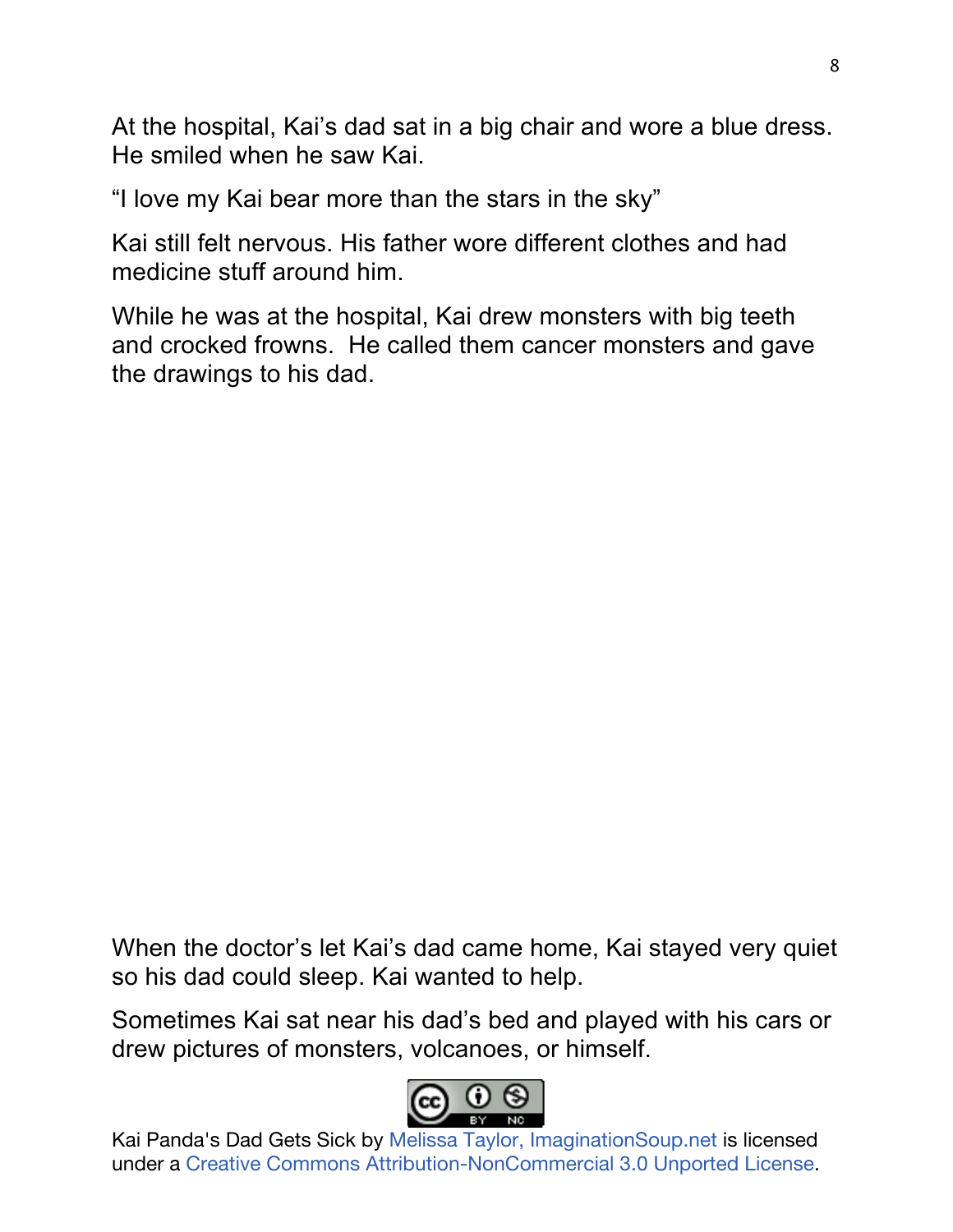Kai realized that drawing made him feel better. It helped him feel not as sad and mad and nervous.

Kai loved when his dad woke up most of all.

"I love my Kai bear more than the stars in the sky" his dad would say.

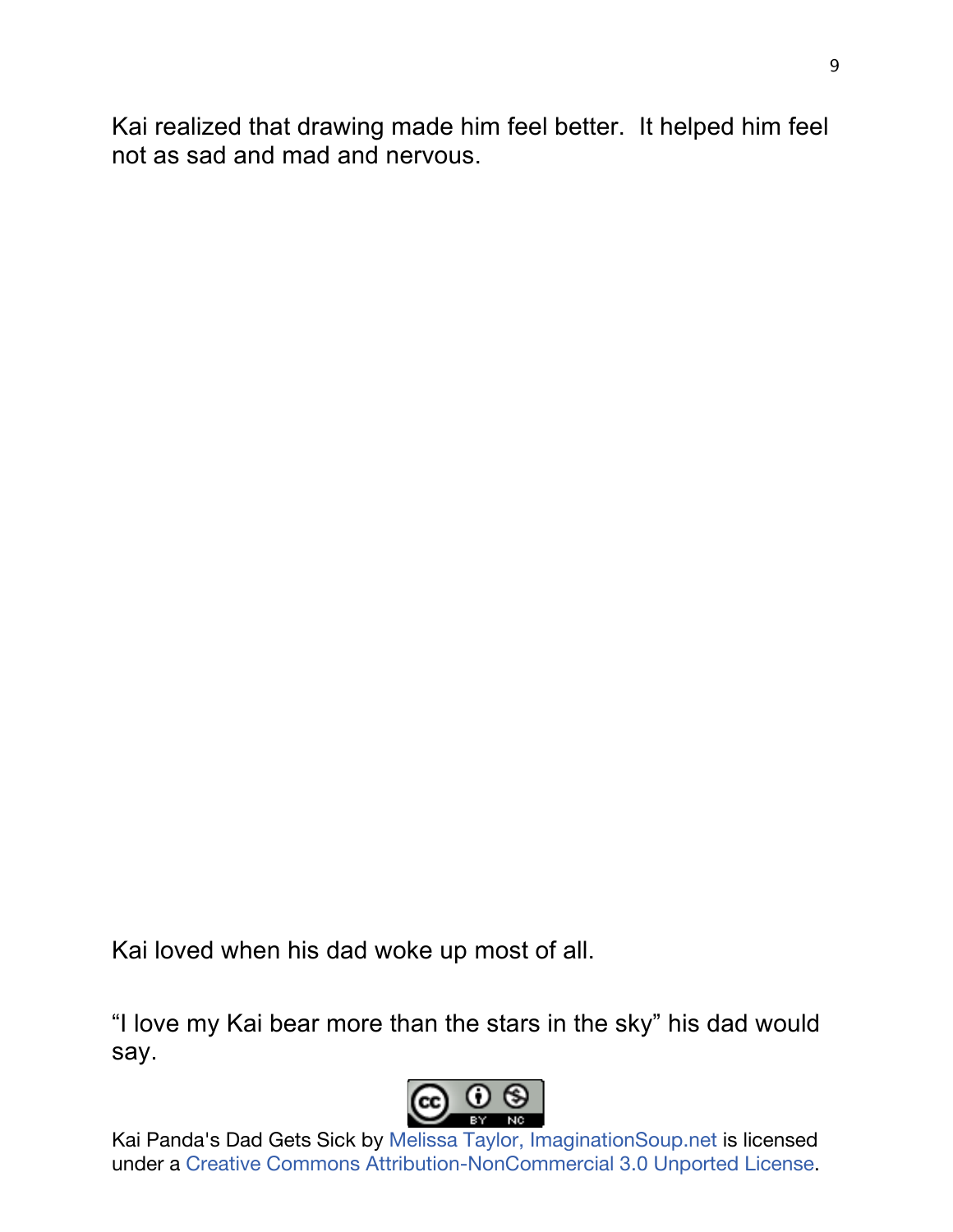Then his dad would use the drawing paper to make paper airplanes with Kai.

If Kai's dad's stomach hurt too much to sleep, Kai brought him tea with milk. And a new drawing. It always made his dad smile.

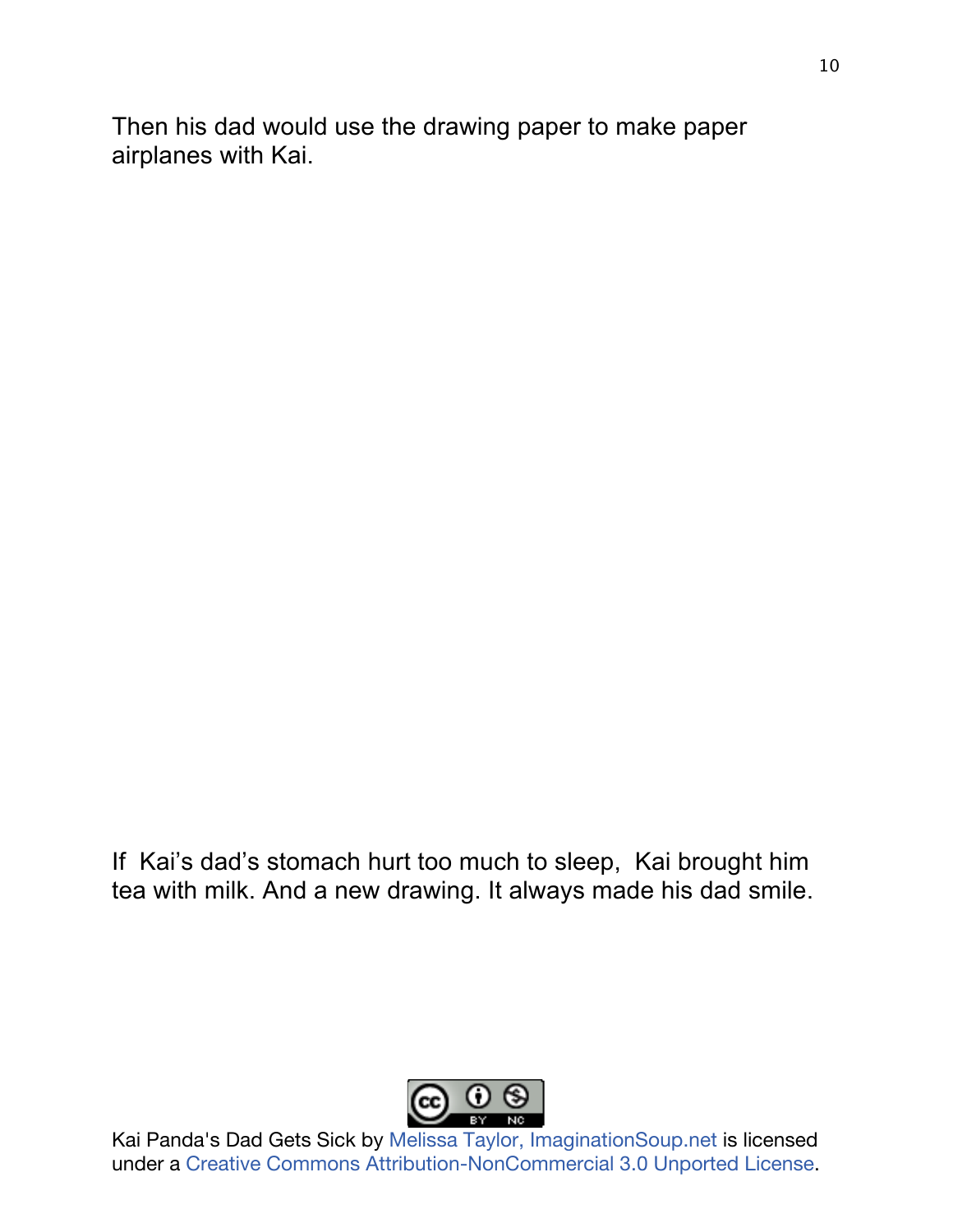Then, one day Kai's dad got out of bed for a long time. He played with Kai in the backyard and pushed him on the swings.

Kai's dad was getting better.

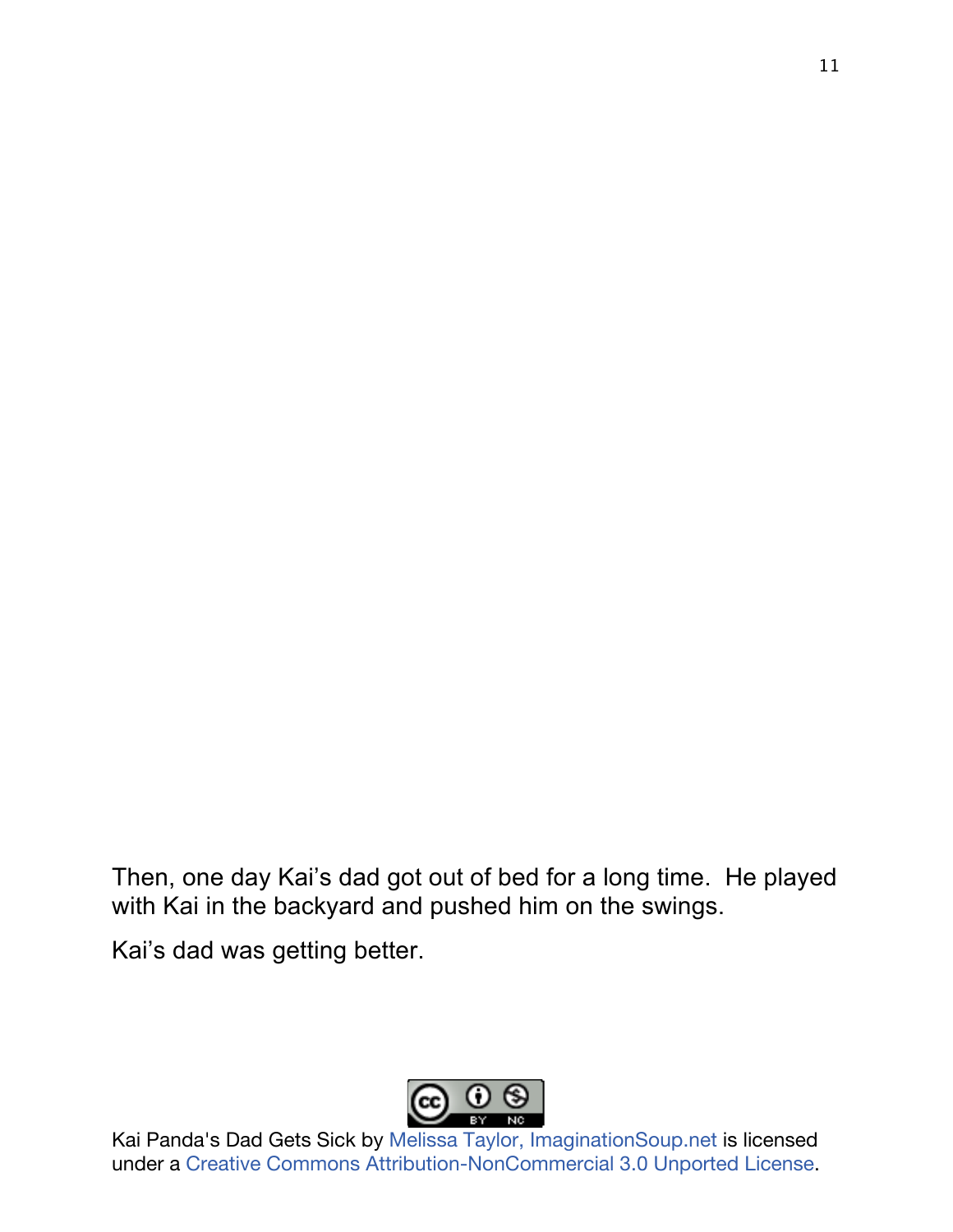Kai and Grammy were playing blocks one day when his mom and dad came home from the doctors.

"We have good news!" they said. His dad didn't have cancer anymore.

Kai, his mom, Grammy and dad hugged and danced and hugged and danced.

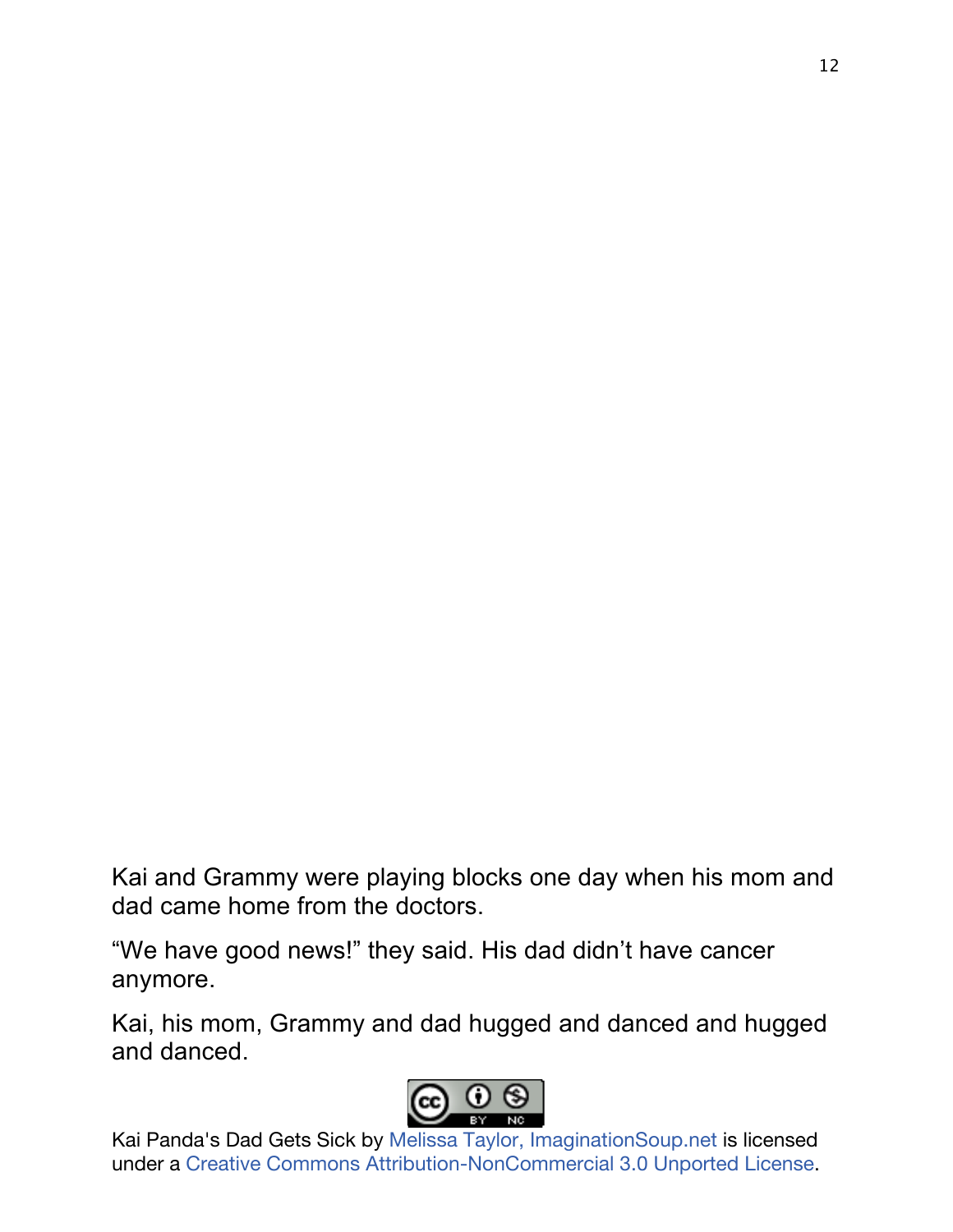Kai drew a picture to celebrate. It showed him with his mom and dad smiling and dancing under a bright yellow sun.

He gave the picture to his dad.

"I love my daddy bear more than the stars in the sky."

And he did.